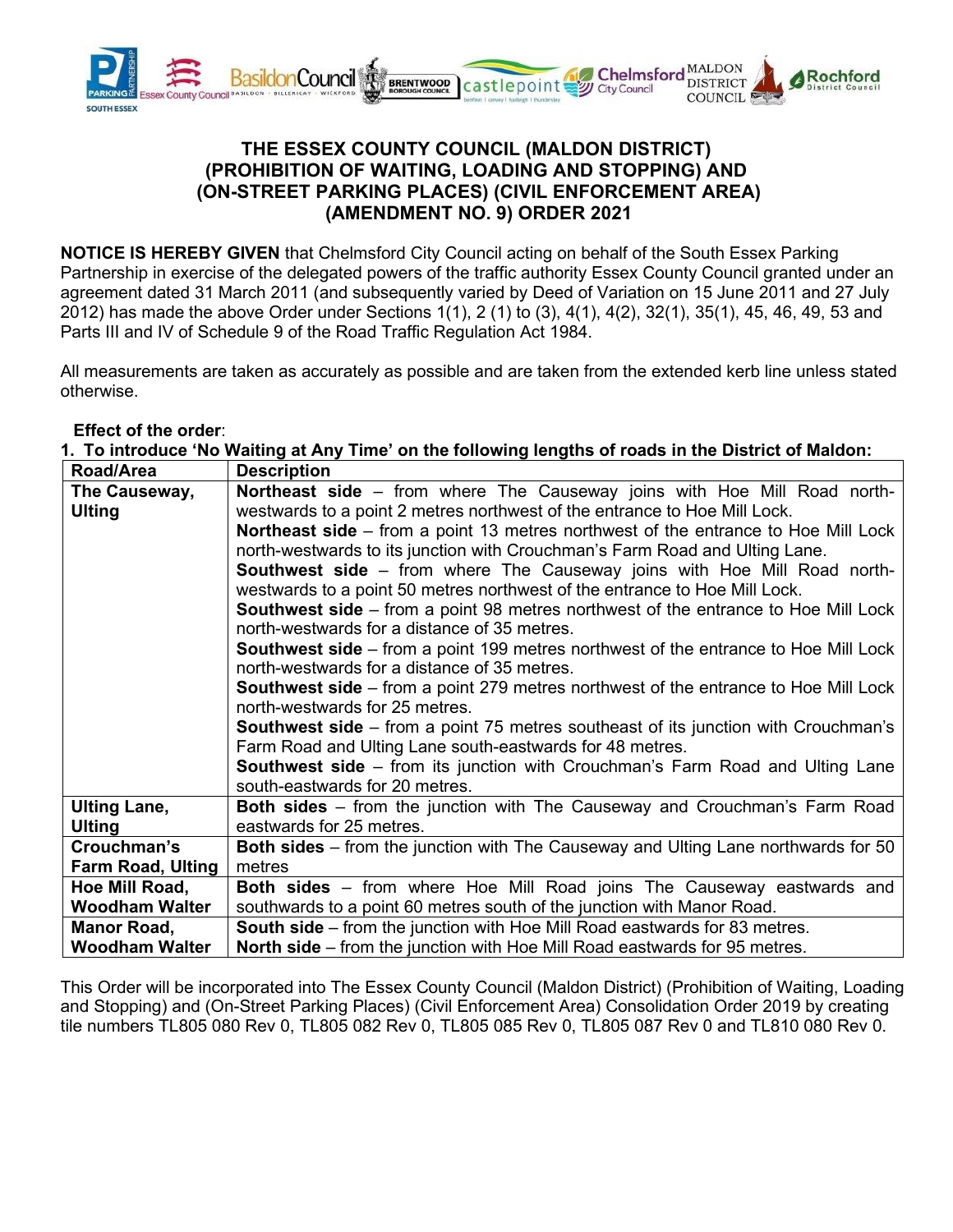**Date of operation:** This Order will come into operation on **13 December 2021.**

**Further details:** A copy of the Order, the map tiles and this Notice can be viewed at the Civic Centre, Chelmsford City Council, Civic Centre, Duke Street, Chelmsford or at Maldon Library, Carmelite House, White Horse Lane, Maldon or are available online at [www.chelmsford.gov.uk](http://www.chelmsford.gov.uk/) or copies can be sent by email or post by emailing [trafficreg@chelmsford.gov.uk](mailto:trafficreg@chelmsford.gov.uk) or writing to the address below.

**Application to the High Court:** Anyone who wishes to question the validity of the Order or any provision contained in it on the grounds that it is not within the powers conferred by the Road Traffic Regulation Act 1984 or on the grounds that any requirement of that Act, or any instrument made under it, has not been complied with in relation to the Order, may within six weeks from the making of the Order apply to the High Court for this purpose.

South Essex Parking Partnership Manager, Chelmsford City Council, Duke Street, Chelmsford CM1 1JE **Dated: 2 December 2021.**